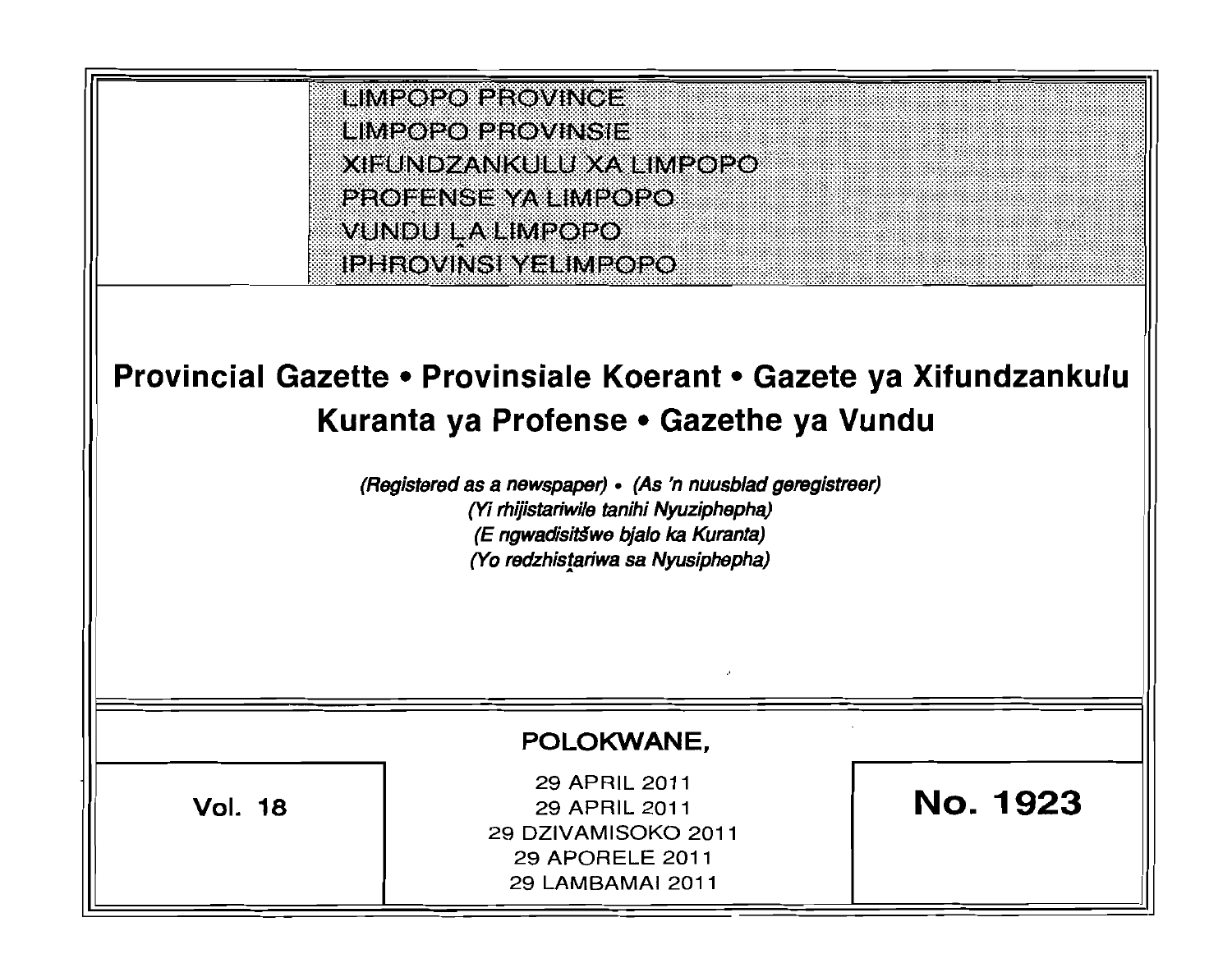#### **IMPORTANT NOTICE**

**The Government Printing Works will not be held responsible for faxed documents not received due to errors on the fax machine or faxes received which are unclear or incomplete. Please be advised that an "OK" slip, received from a fax machine, will not be accepted as proof that documents were received by the GPW for printing. If documents are faxed to the GPW it will be the sender's responsibility to phone and confirm that the documents were received in good order.** 

**Furthermore the Government Printing Works will also not be held responsible for cancellations and amendments which have not been done on original documents received from clients.** 

## **CONTENTS • INHOUD**

no.<br>No. 1986 - Page Gazette Barcelona e Santo Care e Santo Care e Santo Care e Santo Care e Santo Care e Santo Ca  $N_0$   $N_0$ 

### **GENERAL. NOTICES· ALGEMENE KENNISGEWINGS**

| 104 |                                                                                                             | 8  | 1923 |
|-----|-------------------------------------------------------------------------------------------------------------|----|------|
| 104 |                                                                                                             | 8  | 1923 |
| 105 |                                                                                                             | 8  | 1923 |
| 105 | Wet op Opheffing van Beperkings (84/1967): Opheffing van voorwaardes: Erf 2541, Pietersburg-uitbreiding 11  | 9  | 1923 |
| 106 | Town-planning and Townships Ordinance (15/1986): Establishment of township: Southern Gateway Extension 7    | 9  | 1923 |
| 106 | Ordonnansie op Dorpsbeplanning en Dorpe (15/1986): Stigting van dorp: Southern Gateway-uitbreiding 7        | 10 | 1923 |
| 107 | Town-planning and Townships Ordinance (15/1986): Establishment of township: Southern Gateway Extension 8    | 10 | 1923 |
| 107 | Ordonnansie op Dorpsbeplanning en Dorpe (15/1986): Stigting van dorp: Southern Gateway-uitbreiding 8        | 10 | 1923 |
| 108 |                                                                                                             | 11 | 1923 |
| 108 |                                                                                                             | 11 | 1923 |
| 109 | Town-planning and Townships Ordinance (15/1986): Greater Tubatse Amendment Scheme 91/2006                   | 12 | 1923 |
| 109 | Ordonnansie op Dorpsbeplanning en Dorpe (15/1986): Groter Tubatse-grondgebruikbestuurskema 91/2006          | 12 | 1923 |
| 110 |                                                                                                             | 12 | 1923 |
| 110 | Wet op die Opheffing van Beperkings (84/1967): Opheffing van voorwaardes: Erf 1714, Ellisras-uitbreiding 16 | 13 | 1923 |
|     | <b>LOCAL AUTHORITY NOTICES • PLAASLIKE BESTUURSKENNISGEWINGS</b>                                            |    |      |
| 147 | Town-planning and Townships Ordinance (15/1986): Polokwane Municipality: Polokwane/Perskebult Amendment     | 15 | 1923 |
| 147 | Ordonnansie op Dorpsbeplanning en Dorpe (15/1986): Polokwane Munisipaliteit: Polokwane/Perskebult-          | 15 | 1923 |
| 155 | Town-planning and Townships Ordinance (15/1986): Greater Tubatse Municipality: Tubatse Amendment Scheme     | 13 | 1923 |
|     |                                                                                                             |    |      |

155 Ordonnansie op Dorpsbeplanning en Dorpe (15/1986): Groter Tubatse Munisipaliteit: Tubatse-wysigingskema 33... 13 1923 159 Thulamela Local Municipality: Notice for rezoning/change of land use: Erf 58, Thohoyandou A................................. 14 1923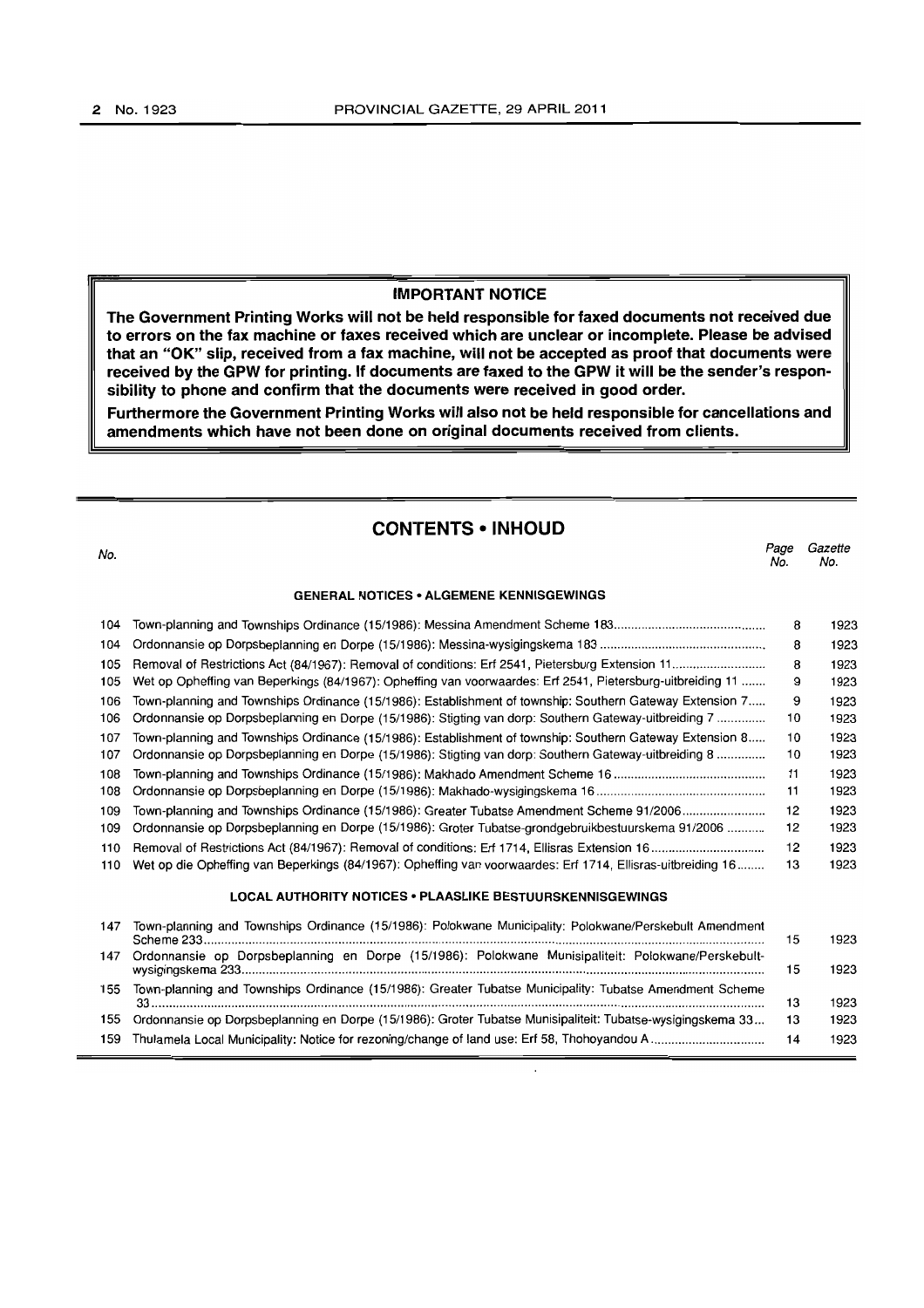NO.1923 3

| <b>IMPORTANT NOTICE</b>                                                                                                                                               |                                                              |  |  |  |
|-----------------------------------------------------------------------------------------------------------------------------------------------------------------------|--------------------------------------------------------------|--|--|--|
| The                                                                                                                                                                   |                                                              |  |  |  |
| <b>Limpopo Provincial Gazette Function</b>                                                                                                                            |                                                              |  |  |  |
| will be transferred to the                                                                                                                                            |                                                              |  |  |  |
| <b>Government Printer</b> in Pretoria                                                                                                                                 |                                                              |  |  |  |
| as from 1 November 2004                                                                                                                                               |                                                              |  |  |  |
| <b>NEW PARTICULARS ARE AS FOLLOWS:</b>                                                                                                                                |                                                              |  |  |  |
| <b>Physical address:</b>                                                                                                                                              | <b>Postal address:</b>                                       |  |  |  |
| <b>Government Printing Works</b><br>149 Bosman Street<br>Pretoria                                                                                                     | Private Bag X85<br>Pretoria<br>0001                          |  |  |  |
| <b>New contact persons:</b> Louise Fourie Tel.: (012) 334-4686<br>Mrs H. Wolmarans Tel.: (012) 334-4591                                                               |                                                              |  |  |  |
| Fax number:<br>(012) 323–8805                                                                                                                                         |                                                              |  |  |  |
| E-mail address: hester.wolmarans@gpw.gov.za<br>louise.fourie@gpw.gov.za                                                                                               |                                                              |  |  |  |
| <b>Contact person for subscribers:</b>                                                                                                                                |                                                              |  |  |  |
|                                                                                                                                                                       | Mrs J. Wehmeyer Tel.: (012) 334-4753<br>Fax.: (012) 323-9574 |  |  |  |
| This phase-in period is to commence from 15 October 2004 (suggest date of advert)<br>and notice comes into operation as from 1 November 2004.                         |                                                              |  |  |  |
| Subscribers and all other stakeholders are advised to send their advertisements<br>directly to the Government Printing Works, two weeks before the 1st November 2004. |                                                              |  |  |  |
| In future, adverts have to be paid in advance<br>before being published in the Gazette.                                                                               |                                                              |  |  |  |
| <b>Advertising Manager</b>                                                                                                                                            |                                                              |  |  |  |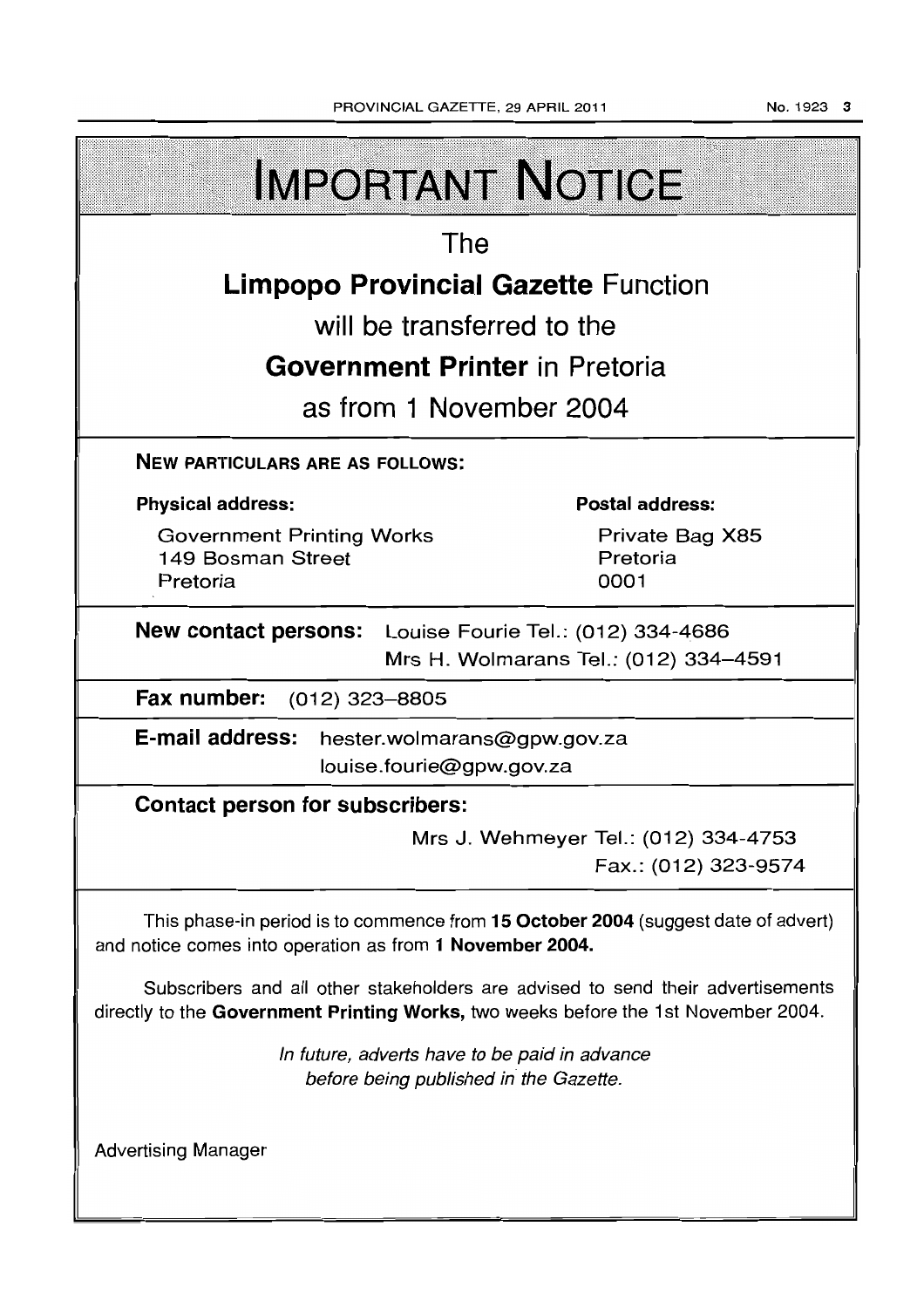IT IS THE CLIENTS RESPONSIBILITY TO ENSURE THAT THE CORRECT AMOUNT IS PAID AT THE CASHIER OR DEPOSITED INTO THE GOVERNMENT PRINTING WORKS BANK ACCOUNT AND ALSO THAT THE REQUISITION/COVERING LETTER TOGETHER WITH THE ADVERTISEMENTS AND THE PROOF OF DEPOSIT REACHES THE GOVERNMENT PRINTING WORKS IN TIME FOR INSERTION IN THE PROVINCIAL GAZETTE.

## **No ADVERTISEMENTS WILL BE PLACED WITHOUT PRIOR PROOF OF PRE-PAYMENT.**

| $\frac{1}{4}$ page R 215.43<br>Letter Type: Arial<br>Size: 10<br>Line Spacing: At:<br>Exactly<br>11pt |
|-------------------------------------------------------------------------------------------------------|
|                                                                                                       |
| $\frac{1}{4}$ page R 430.87<br>Letter Type: Arial<br>Size: 10<br>Line Spacing: At:<br>Exactly<br>11pt |
|                                                                                                       |
| $\frac{1}{4}$ page R 646.31<br>Letter Type: Arial<br>Size: 10<br>Line Spacing: At:<br>Exactly<br>11pt |
|                                                                                                       |
| $\frac{1}{4}$ page R 861.74<br>Letter Type: Arial<br>Size: 10<br>Line Spacing: At:                    |

CURRODISTION: D 197 90 BED VEAR / D 961 74 BED BACE = 25CM

Exactly 11 pt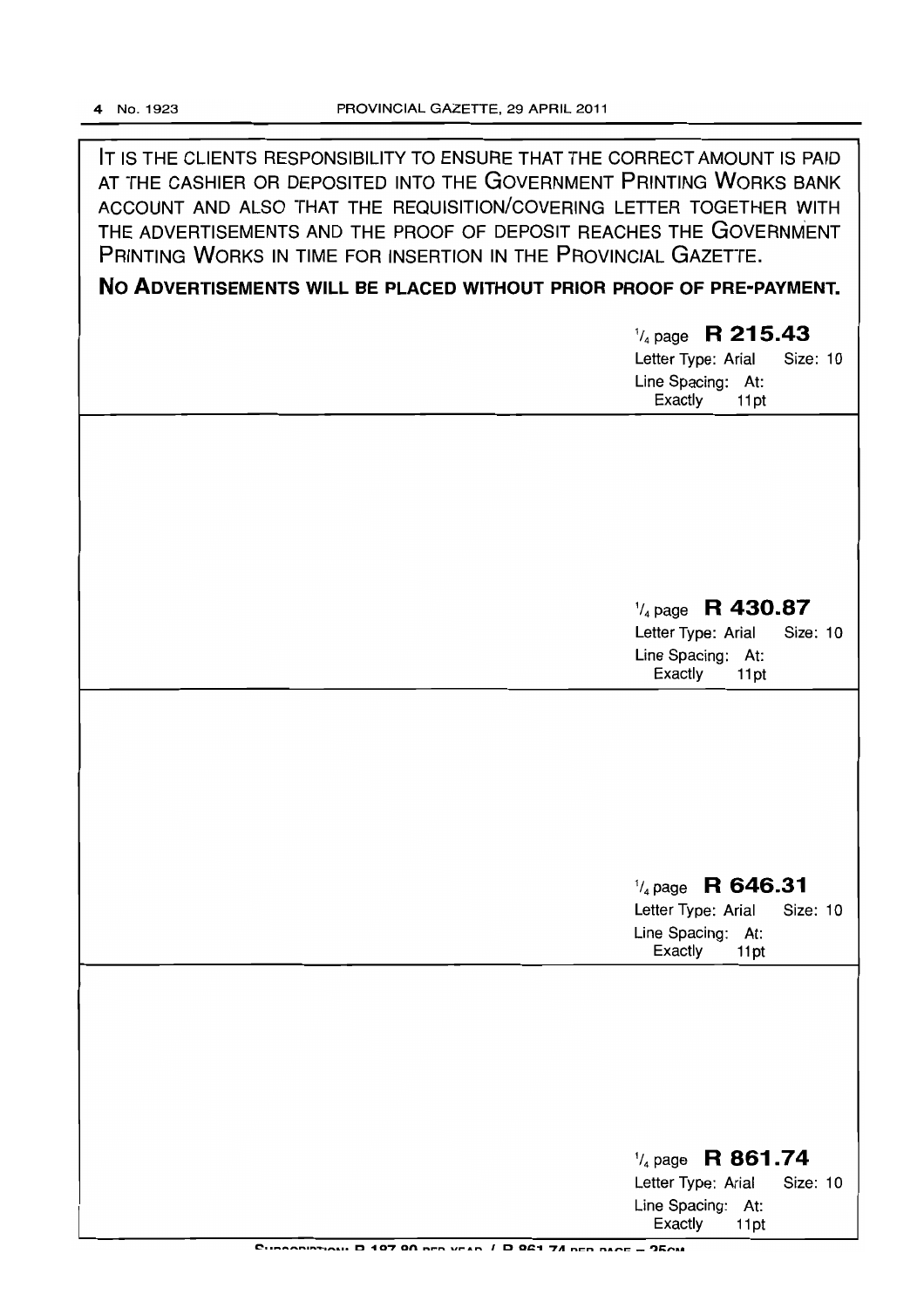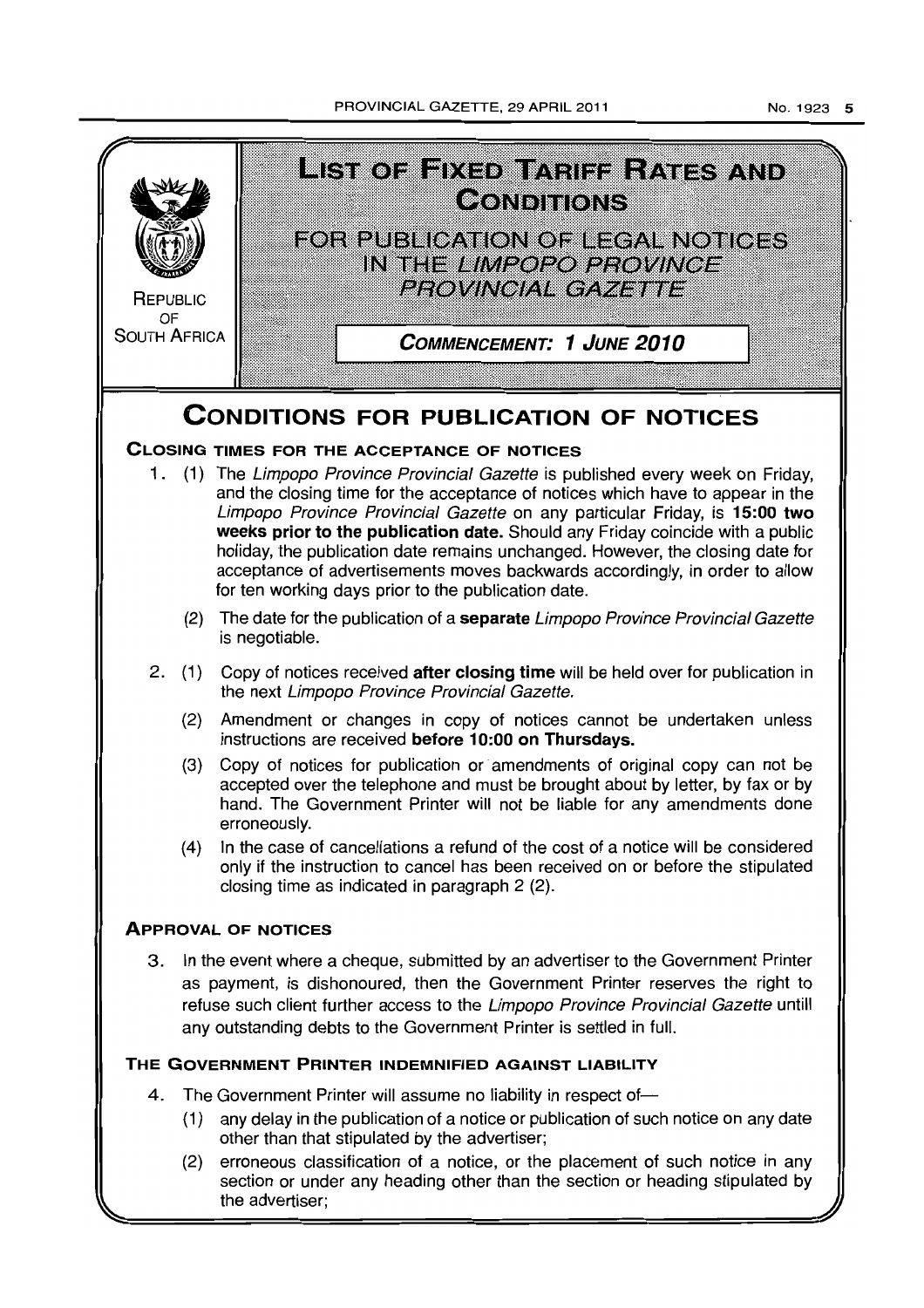(3) any editing, revision, omission, typographical errors or errors resulting from faint or indistinct copy.

## LIABILITY OF ADVERTISER

5. Advertisers will be held liable for any compensation and costs arising from any action which may be instituted against the Government Printer in consequence of the publication of any notice.

## **COPY**

- 6. Copy of notices must be typed on one side of the paper only and may not constitute part of any covering letter or document.
- 7. At the top of any copy, and set well apart from the notice, the following must be stated:

Where applicable

- (1) The heading under which the notice is to appear.
- (2) The cost of publication applicable to the notice, in accordance with the "Word Count Table".

## PAYMENT OF COST

- 9. With effect from 1 NOVEMBER 2004 no notice will be accepted for publication unless the cost of the insertion(s) is prepaid in CASH or by CHEQUE or POSTAL ORDERS. It can be arranged that money can be paid into the banking account of the Government Printer, in which case the deposit slip accompanies the advertisement before publication thereof.
- 10. (1) The cost of a notice must be calculated by the advertiser in accordance with the word count table.
	- (2) Where there is any doubt about the cost of publication of a notice, and in the case of copy, an enquiry, accompanied by the relevant copy, should be addressed to the Advertising Section, Government Printing Works, Private Bag X85, Pretoria, 0001 [Fax: (012) 323-8805], before publication.
- 11. Overpayment resulting from miscalculation on the part of the advertiser of the cost of publication of a notice will not be refunded, unless the advertiser furnishes adequate reasons why such miscalculation occurred. In the event of underpayments, the difference will be recovered from the advertiser, and the notice(s) will not be published until such time as the full cost of such publication has been duly paid in cash or by cheque or postal orders, or into the banking account.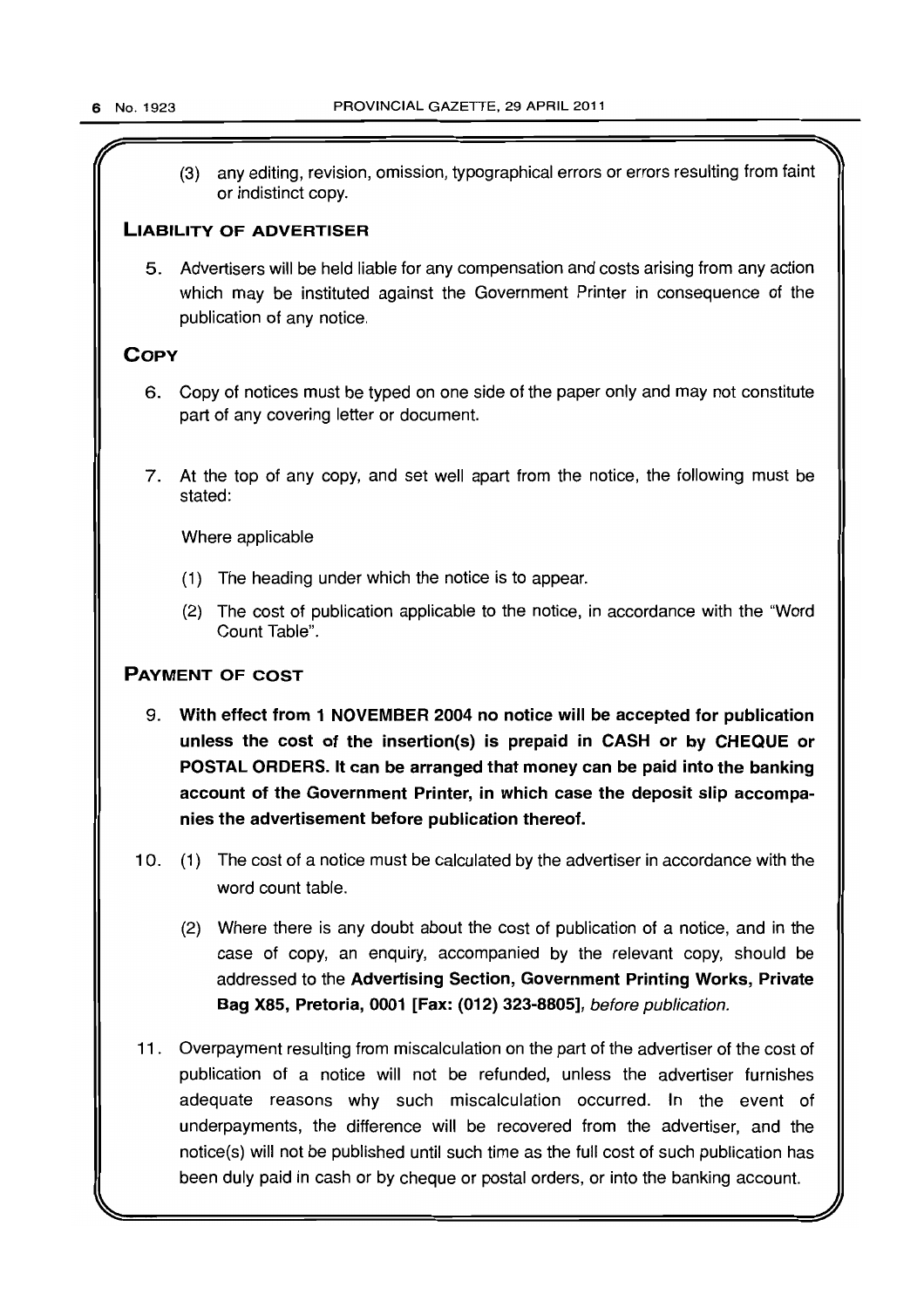- 12. In the event of a notice being cancelled, a refund will be made only if no cost regarding the placing of the notice has been incurred by the Government Printing Works.
- 13. The Government Printer reserves the right to levy an additional charge in cases where notices, the cost of which has been calculated in accordance with the Word Count Table, are subsequently found to be excessively lengthy or to contain overmuch or complicated tabulation.

## PROOF OF PUBLICATION

14. Copies of the Limpopo Province Provincial Gazette which may be required as proof of publication, may be ordered from the Government Printer at the ruling price. The Government Printer will assume no liability for any failure to post such Limpopo Province Provincial Gazette(s) or for any delay in despatching it/them.

# **GOVERNMENT PRINTERS BANK ACCOUNT PARTICULARS**

Bank:

ABSA

BOSMAN STREET

Account No.: 4057114016

Branch code: 632005

Reference No.: 00000049

Fax No.: (012) 323 8805

## Enquiries:

| Mrs. L. Fourie    | Tel.: (012) 334-4686 |
|-------------------|----------------------|
| Mrs. H. Wolmarans | Tel.: (012) 334-4591 |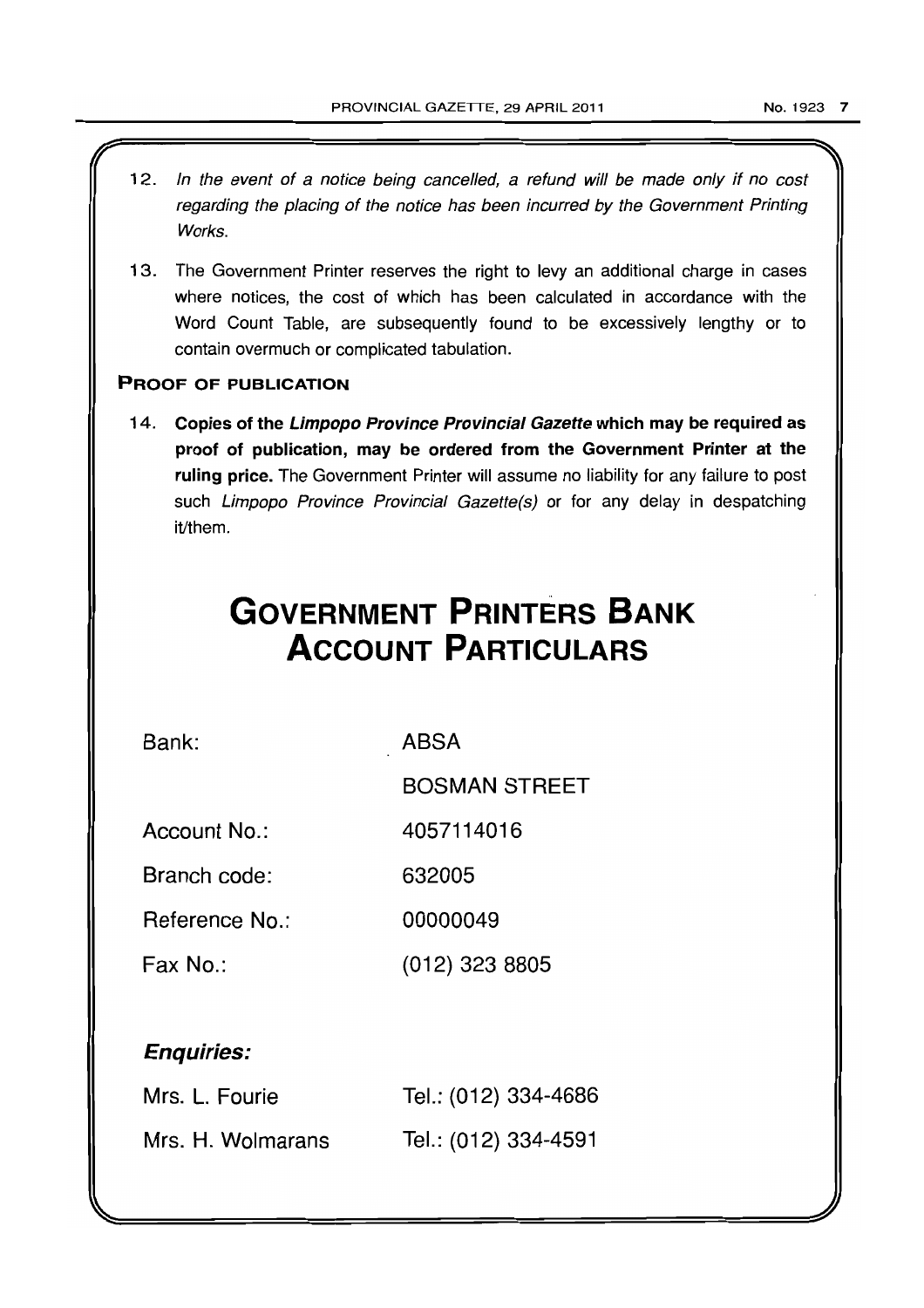## GENERAL NOTICES • ALGEMENE KENNISGEWINGS

#### GENERAL NOTICE 104 OF 2011

## MESSINA AMENDMENT SCHEME 183

NOTICE OF APPLICATION FOR THE AMENDMENT OF THE TOWN-PLANNING SCHEME IN TERMS OF SECTION 56 OF THE TOWN-PLANNING AND TOWNSHIPS ORDINANCE, 1986 (ORDINANCE 15 OF 1986)

I, Pierre Danté Moelich, of the firm Plankonsult Incorporated, being the authorised agent of the owner hereby give notice in terms of section 56 of the Town-planning and Townships Ordinance, 1986 (Ord. 15 of 1986), that I have applied to the Musina Local Municipality for the amendment of the town-planning scheme known as the Messina Town-planning Scheme, 1983, by the rezoning of Erven 993 and 994, Messina Extension 4, from "Residential 1" to "Residential 4".

Particulars of the application will lie for inspection during normal office hours at the office of the Municipal Manager: Civic Centre, Murphy Street, Musina, for a period of 28 days from 22 April 2011.

Objections to or representations in respect of the application must be lodged with or made in writing to the Municipal Manager at the above address or at Private Bag X611, Musina, 0900, within a period of 28 days from 22 April 2011.

Address of agent: Plankonsult Incorporated, PO Box 72729, Lynnwood Ridge, 0040. Tel: (012) 993-5848. Fax: (012) 993-1292. E-mail: a-ms@plankonsult.co.za

Dates of publication: 22 April 2011 and 29 April 2011.

## ALGEMENE KENNISGEWING 104 VAN 2011

• **• I** 

#### MESSINA·WVSIGINGSKEMA 183

KENNISGEWING VAN AANSOEK OM WYSIGING VAN DORPSBEPLANNINGSKEMA INGEVOLGE ARTIKEL 56 VAN DIE ORDONNANSIE OP DORPSBEPLANNING EN DORPE, 1986 (ORDONNANSIE 15 VAN 1986)

Ek, Pierre Dante Moelich, van die firma Plankonsult Ingelyf, synde die gemagtigde agent van die eienaar, gee hiermee ingevolge artikel 56 van die Ordonnansie op Dorpsbeplanning en Dorpe, 1986 (Ord. 15 van 1986), kennis dat ek by die Musina Plaaslike Munisipaliteit aansoek gedoen het om die wysiging van die dorpsbeplanningskema bekend as Messinadorpsbeplanningskema, 1983, deur die hersonering van Erwe 993 en 994, Messina Uitbreiding 4 vanaf "Residensieël 1" na "ResidensieeI4".

Besonderhede van die aansoek Ie ter insae gedurende gewone kantoorure by die kantoor van die Munisipale Bestuurder, Burgersentrum, Murphystraat, Musina, vir 'n tydperk van 28 dae vanaf 22 April 2011.

Besware teen of vertoë ten opsigte van die aansoek moet binne 'n tydperk van 28 dae vanaf 22 April 2011 skriftelik by of tot die Munisipale Bestuurder by bovermelde adres of by Privaatsak X611, Musina, 0090, ingedien of gerig word.

Adres van agent: Plankonsult Ingelyf. Posbus 72729, Lynnwoodrif, 0040. Tel: (012) 993-5848. Fax: (012) 993-1292. E-pos: a-ms@plankonsult.co.za

Datums van publikasie: 22 April 2011 en 29 April 2011.

22-29

## GENERAL NOTICE 105 OF 2011

#### REMOVAL OF RESTRICTIONS ACT, 1967

#### THE REMOVAL OF THE CONDITIONS IN THE TITLE DEED T85997/2006 OF ERF 2541, PIETERSBURG Xl1

It is hereby notified that application has been made in terms of section 3 (1) of the Removal of Restrictions Act (84 of 1967), by the firm Rian Beukes Town & Regional Planners and Property Consultants for the removal of Condition D (4) in Title Deed T85997/2006 of Erf 2541, Pietersburg X 11, situated at 38 Ekwator Avenue, Sterpark.

Particulars of the application will lie for inspection during normal office hours at the office of the Department of Local Government and Housing, c/o Landdros Mare & Rabe Streets, Polokwane, until 20 May 2011.

Objections to or representations in respect of the application must be lodged with or made to the Head of Department, Local Government and Housing, Private Bag X9485, Polokwane, 0070, or at the above address on or before 20 May 2011.

Address of applicant: Rian Beukes Town & Regional Planners and Property Consultants, PO Box 12417, Bendor, 0699. Tel: (015) 291-4821. Fax: 086 6021851.

Date of first notice: 22 April 2011.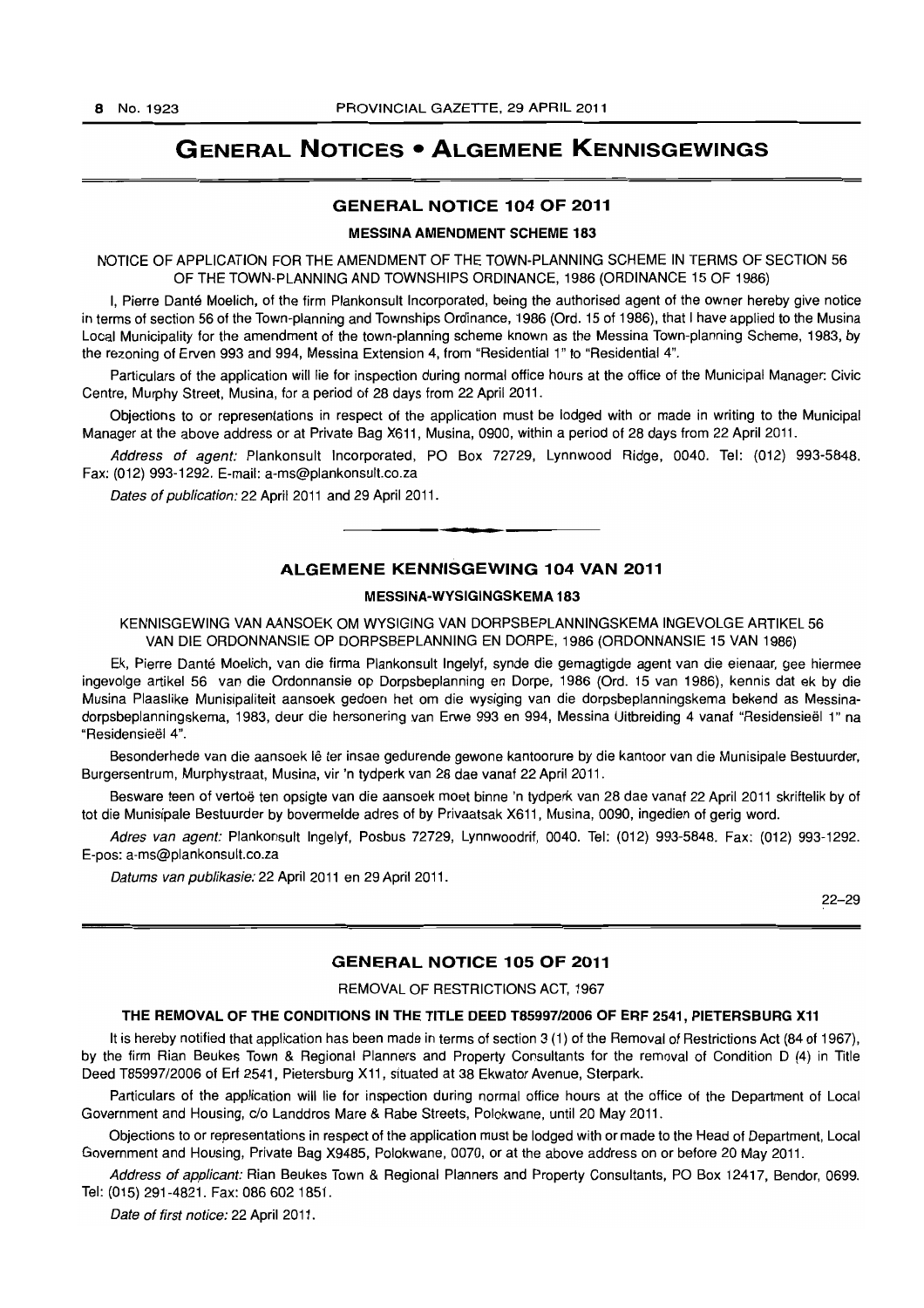## **ALGEMENE KENNISGEWING 105 VAN 2011**

#### WET OP DIE OPHEFFING VAN BEPERKINGS, 1967

#### **DIE OPHEFFING VAN TITELVOORWAARDES IN TITELAKTE T85997/2006 VAN ERF 2541, PIETERSBURG, X11**

Hiermee word bekendgemaak dat ingevolge die bepalings van artikel 3 (1) van die Wet op Opheffing van Beperkings (84 van 1967) aansoek gedoen is deur die firma Rian Beukes Stads- en Streekbeplanners en Eiendomskonsultante vir die opheffing van Voorwaarde D (4) in Titelakte T85997/2006 van Erf 2541, Pietersburg X11, gelee te Ekwatorstraat 38, Sterpark.

Besonderhede van die aansoek lê ter insae gedurende gewone kantoorure by die kantoor van die Hoof, Departement Plaaslike Bestuur en Behuising, h/v Landdros Mare- en Rabestraat, Polokwane, tot 20 Mei 2011.

Besware en/of vertoe ten opsigte van die aansoek kan voor of op 20 Mei 2011 skriftelik by die Departement Plaaslike Bestuur en Behuising, Privaatsak X9485, Polokwane, 0700, ingedien of moet die kantoor nie later as 20 Mei 2011 bereik nie.

Adres van applikant: Rian Beukes Stads- en Streekbeplanners en Eiendomskonsultante, Posbus 12417, Bendor, 0713. Tel: (015) 291-4821. E-pos: rian.beukes@telkomsa.net.

Datum van eerste publikasie: 22 April 2011.

22-29

## **GENERAL NOTICE 106 OF 2011**

#### **NOTICE OF APPLICATION FOR ESTABLISHMENT OF TOWNSHIP: SOUTHERN GATEWAY, EXTENSION** 7

The Polokwane Municipality, hereby gives notice in terms of section 69 (6) (a) read together with section 96 of the Townplanning and Townships Ordinance, 1986 (Ordinance 15 of 1986), that an application to establish the township referred to in the annexure hereto, has been received by it.

Particulars of the application will lie for inspection during normal office hours at the office of the Town Planners, First Floor, West Wing, Civic Centre, Polokwane, for the period of 28 days from 29 April 2011.

Objections to or representations in respect of the application must be lodged with or made in writing to the Municipal Manager, at the above address or at PO Box 111, Pietersburg, 0700, within a period of 28 days from 29 April 2011

#### **ANNEXURE**

#### Name of township: **Southern Gateway Extension** 7.

Full name of applicant: Davel Consulting Planners, PO Box 11110, Bendor, 0699, Tel. No. (015) 297-1261; 13 Watermelon Street, Platinum Park, Bendor, Polokwane.

Number of erven in proposed township: "Residential 3": 2 erven (density: 44 dwelling units/ha; 67 rooms/ha); "Special": 1 ert for purposes of offices and/or shops and/or warehouse and/or vehicle sales lot, subject to further conditions as contained in an annexure (Annexure 91), which *inter alia* restricts the gross leasable floor area to 10 000m<sup>2</sup> GLFA for offices, and 12 000 m<sup>2</sup> GLFA for the shops and/or warehouse and/or vehicle sales lot; and "Existing Public Road".

Description of land on which the township is to be established: Holding 122 of the Ivydale Agricultural Holdings Extension 1, Registration Division LS, Limpopo, situated approximately 2,5 km south west of the Polokwane Central Business District (CBD) in the area known as Strategic Development Area 2.

#### **FL LAMOLA, Municipal Manager**

Civic Centre, Landdros Mare Street, Polokwane, 0699

## **ALGEMENE KENNISGEWING 106 VAN 2011**

**• •** 

#### **KENNISGEWING VAN AANSOEK OM STIGTING VAN DORP: SOUTHERN GATEWAY UITBREIDING 7**

Die Polokwane Munisipaliteit, gee hiermee ingevolge artikel 69 (6) (a) saamgelees met artikel 96 van die Ordonnansie op Dorpsbeplanning en Dorpe, 1986 (Ordonnansie 15 van 1986), kennis dat 'n aansoek om die dorp in die bylae hierby genoem, te stig deur hom ontvang is.

Besonderhede van die aansoek lê ter insae gedurende gewone kantoorure by die kantoor van die Stadsbeplanners, Eerste Vloer, Wesvleuel Burgersentrum, Polokwane, vir 'n tydperk van 28 dae vanaf 29 April 2011.

Besware teen of vertoe ten opsigte van die aansoek moet binne 'n tydperk van 28 dae vanaf 29 April 2011, skriftelik by of tot die Munisipale Bestuurder, by bovermelde adres of by Posbus 111, Polokwane, 0700, ingedien of gerig word.

#### **BYLAE**

#### Naam van dorp: **Southern Gateway Uitbreiding 7.**

Volle naam van aansoeker: Davel Consulting Planners, Posbus 11110, Bendor, 0699, Tel. No. (015) 297-1261; Watermelonstraat 13, Platinum Park, Bendor, Polokwane.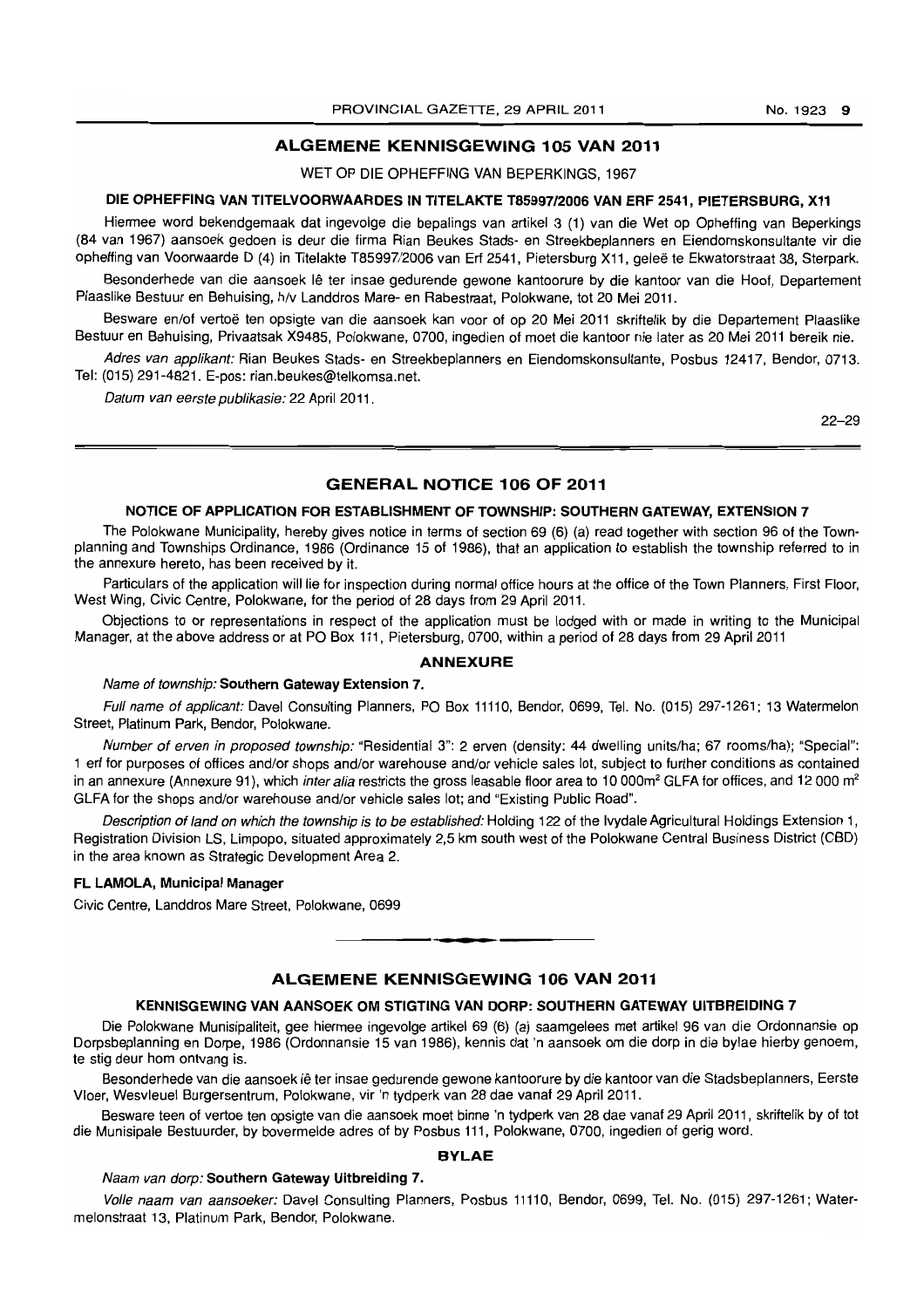Aantal erwe in voorgestelde dorp: "Residensieel 3": 2 erwe (digtheid: 44 wooneenhede/ha, 67 kamers/ha); "Spesiaal": 1 erf vir doeleindes van kantore en/of winkels en/of pakhuis en/of motorverkoopperseel onderhewig aan verdere voorwaardes in 'n bylaag (Bylaag 91) vervat, wat die bruto verhuurbare vloeroppervlak onder andere beperk tot 10 000 m<sup>2</sup> BVVO vir kantore, en 12 000 m<sup>2</sup> BVVO vir die winkels en/of pakhuis en/of motor verkoopperseel en "Bestaande Openbare Pad".

Beskrywing van grond waarop dorp gestig staan fe word: Hoewe 122 van die Ivydale Landbouhoewes Uitbreiding 1, Registrasie Afdeling LS Limpopo, gelee ongeveer 2,5 km suidwes van die Polokwane Sentrale Besigheidsgebied (SBG) in die gebied bekend as Strategiese Ontwikkelingsgebied 2. .

#### **FL LAMOLA, Munisipale Bestuurder**

Burgersentrum, Landros Marestraat, Polokwane, 0699

29-06

#### **GENERAL NOTICE 107 OF 2011**

NOTICE OF APPLICATION FOR ESTABLISHMENT OF TOWNSHIP

#### **SOUTHERN GATEWAY EXTENSION** 8

The Polokwane Municipality, hereby gives notice in terms of section 69 (6) (a) read together with section 96 of the Townplanning and Townships Ordinance, 1986 (Ordinance 15 of 1986), that an application to establish the township referred to in the Annexure hereto, has been received by it.

Particulars of the application will lie for inspection during normal office hours at the office of the Town Planners, First Floor, West Wing, Civic Centre, Polokwane, for the period of 28 days from 29 April 2011.

Objections to or representations in respect of the application must be lodged with or made in writing to the Municipal Manager at the above address or at PO Box 111, Pietorsburg, 0700, within a periold of 28 days from 29 April 2011.

#### **ANNEXURE**

#### Name of township: **Southern Gateway Extension 8.**

Full name of applicant: Davel Consulting Planners, PO Box 11110, Bendor, 0699, Tel. No. (015) 297-1261; 13 Watermelon Street, Platinum Park, Bendor, Polokwane, .

Number of erven in proposed township: "Residential 3": 2 erven (density: 44 dwelling units/ha; 67 rooms/ha); "Special": 1 erf for purposes of a hotel, subject to further conditions as contained in an annexure (Annexure 92), which, inter alia, restricts the Floor Area Ratio (FAR) to 0,5 and the coverage to 50%; "Public Open Space": 2 erven; and "Existing Public Road".

Description of land on which the township is to be established: Holdings 78 and 79 of the Ivydale Agricultural Holdings Extension 1, Registration Division LS, Limpopo, situated approximately 2,8 km south west of the Polokwane Central Business District (CBD) in the area known as Strategic Development Area 2.

#### **FL LAMOLA, Municipal Manager**

Civic Centre, Landros Mare Street, Polokwane, 0699

#### **ALGEMENE KENNISGEWING 107 VAN 2011**

. **- .** 

KENNISGEWING VAN AANSOEK OM STIGTING VAN DORP

#### **SOUTHERN GATEWAY UITBREIDING 8**

Die Polokwane Munisipaliteit gee hiermee, ingevolge artikel 69 (6) (a), saamgelees met artikel 96 van die Ordonnansie op Dorpsbeplanning en Dorpe, 1986 (Ordonnansie 15 van 1986), kennis dat 'n aansoek om die dorp in die Bylae hierby genoem te stig, deur hom ontvang is.

Besonderhede van die aansoek lê ter insae gedurende gewone kantoorure by die kantoor van die Stadsbeplanners, Eerste Verdieping, Wesvleuel Burgersentrum, Polokwane, vir 'n tydperk van 28 dae vanaf 29 April 2011.

Besware teen of vertoë ten opsigte van die aansoek moet binne 'n tydperk van 28 dae vanaf 29 April 2011, skriftelik by of tot die Munisipale Bestuurder, by bovermelde adres of by Posbus 111, Polokwane, 0700, ingedien of gerig word.

#### **BYLAE**

#### Naam van dorp: **Southern Gateway Uitbreiding 8.**

Volle naam van aansoeker: Davel Consulting Planners, Posbus 11110, Bendor, 0699, Tel. No. (015) 297-1261; Watermelonstraat 13, Platinum Park, Bendor, Polokwane,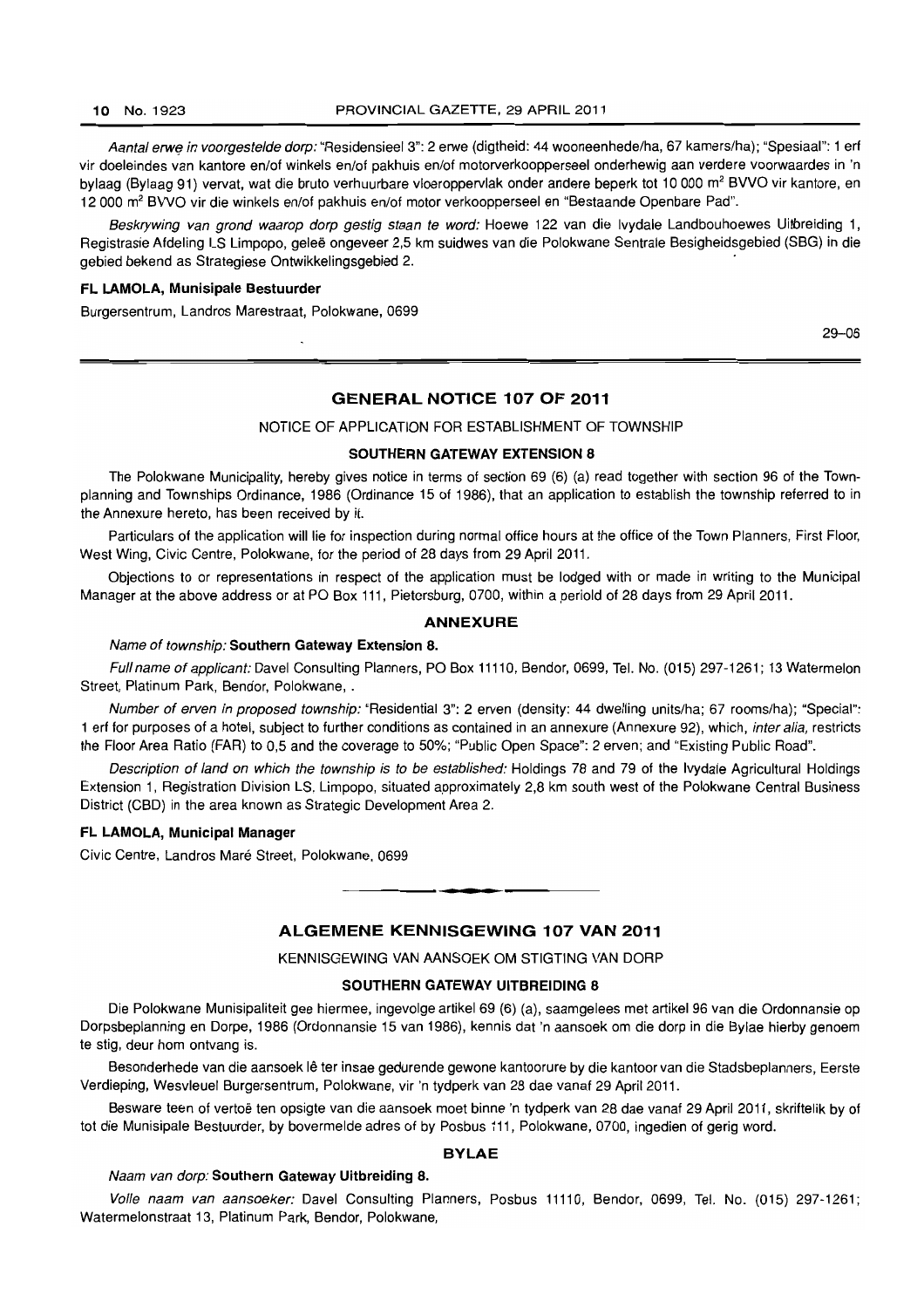Aantal erwe in voorgestelde dorp: "Residensieel 3": 2 erwe (digtheid: 44 wooneenhede/ha; 67 kamers/ha); "Spesiaal": 1 erf vir doeleindes van 'n hotel onderhewig aan verdere voorwaardes in 'n bylaag (Bylaag 92) vervat, wat deur die Vloer Oppervlak Verhouding (VOV) beperk tot 0,5 en dekking tot 50%; "Openbare Oopruimte": 2 erwe; en "Bestaande Openbare Pad".

Beskrywing van grond waarop dorp gestig staan te word: Hoewes 78 en 79 van die Ivydale Landbouhoewes Uitbreiding 1, Registrasie Afdeling LS, Limpopo, geleë ongeveer 2,8 km suid-wes van die Polokwane Sentrale Besigheidsgebied (SBG) in die gebied bekend as Strategiese Ontwikkelingsgebied 2.

#### **FL LAMOLA, Munisipale Bestuurder**

Burgersentrum, Landros Maréstraat, Polokwane, 0699

29-6

## **GENERAL NOTICE 108 OF 2011**

#### **MAKHADO AMENDMENT SCHEME 16**

I, Theo Kotze, being the authorized agent of the owners of the properties mentioned below, hereby give notice in terms of section 56 (1) (b) (i) of the Town-planning and Townships Ordinance (Ordinance 15 of 1986), that I have applied to the Makhado Municipality for the amendment of the town-planning scheme known as the Makhado Land-Use Scheme, 2009, by the rezoning of the erven mentioned below, situated at Elim (Makhado Local Municipality Area).

The purpose of the application is to utilise the respective erven for the purpose of a new shopping centre. The application will also result in the relocation of the current filling station (situated on Erf 9) to the adjacent erf (Erf 3, Elim-Mpheni CBD). The current filling station will be demolished and re-built on Erf 3. The application comprises the rezoning of Erven 1 and 2, Elim-Mpheni CBD from Business 1 to Business 2, as well as the rezoning of Erf 3, Elim-Mpheni CBD from Business 2 to Special for a filling station and fast food outlet, as well as the rezoning of Erf 8, Elim-Mpheni CBD from Business 2 to Special for a filling station and fast food outlet, as well as the rezoning of Erf 8, Elim-Mpheni CBD from Municipal to Business 2, as well as the rezoning of Erf 9, Elim-Moheni CBD from Public garage to Business 2, as well as the rezoning of Erf 12, Elim-Mpheni CBD from Special for a private road to Business 2, as well as the rezoning of a part of Mafuyatha Street and A.E. Tlakula Street from Public street to Business 2.

Particulars of the application will lie for inspection during normal office hours at the office of the Director: Municipal Secretariat, 1st Floor, Civic Centre, Makhado (Louis Trichardt), (128 Krogh Street), for a period of 28 days from 29 April 2011.

Objections to or representations in respect of the application must be lodged with or made in writing to the Director: Municipal Secretariat at the above address or at Private Bag X2596, Makhado (Louis Trichardt), 0920, within a period of 28 days from 29 April 2011.

Address of agent: Developlan, P.O. Box 1883, Pietersburg, 0700. Date of first publication: 29 April 2011.

## . **- . ALGEMENE KENNISGEWING 108 VAN 2011 MAKHADO-WVSIGINGSKEMA 16**

Ek, Theo Kotze, synde die gemagtigde agent van die eienaars van ondergemelde eiendomme, gee hiermee ingevolge artikel 56 (1) (b) (i) van die Ordonnansie op Dorpsbeplanning en Dorpe (Ordonnansie 15 van 1986). kennis dat ek aansoek gedoen het by die Makhado Munisipaliteit vir die wysiging van die dorpsbeplanningskema bekend as die Makhado Grondgebruikskema 2009, deur die hersonering van die erwe hieronder, synde gelee te Elim (Makhado Plaaslike Munisipaliteit).

Die doel met die aansoek is om die onderskeie erwe te benut vir die doeleindes van 'n nuwe winkelsentrum en om die huidige vulstasie (tans gelee op Erf 9) te verskuif na die naasliggende erf (Erf 3, Elim-Mpheni CBD). Die huidige vulstasie sal afgebreek word en herbou word op Erf 3. Die aansoek behels die hersonering van Erwe 1 en 2, Elim-Mpheni CBD vanaf Besigheid 1 na Besigheid 2, asook die hersonering van Erf 3, Elim-Mpheni CBD vanaf Besigheid 2 na Spesiaal vir 'n vulstasie en kitskosafsetpunt, asook die hersonering van Erf 8, Elim-Mpheni CBD vanaf Munisipaal na Besigheid 2, asook die hersonering van Ert 9, Elim-Mpheni CBD vanaf Publieke garage na Besigheid 2, asook die hersonering van Erf 12, Elim-Mpheni CBD vanaf Spesiaal vir 'n privaatpad na Besigheid 2, asook die hersonering van 'n deel van Mafuyathastraat en AE. Tlakulastraat, Elim-Mpheni CBD vanaf Openbare straat na Besigheid 2.

Besonderhede van die aansoek Ie ter insae gedurende gewone kantoorure by die kantoor van die Direkteur: Munisipale Sekretariaat, 1 ste Vloer, Burgersentrum, Makhado (Louis Trichardt), (Kroghstraat 128), vir 'n tydperk van 28 dae vanaf 29 April 2011.

Besware teen of vertoë ten opsigte van die aansoek moet binne 'n tydperk van 28 dae vanaf 29 April 2011, skriftelik by of tot die Direkteur: Munisipale Sekretariaat, by bovermelde adres of by Privaatsak X2596, Louis Trichardt, 0920, ingedien of gerig word.

Adres van agent: Developlan, Posbus 1883, Pietersburg, 0700. Datum van eerste publikasie: 29 April 2011 .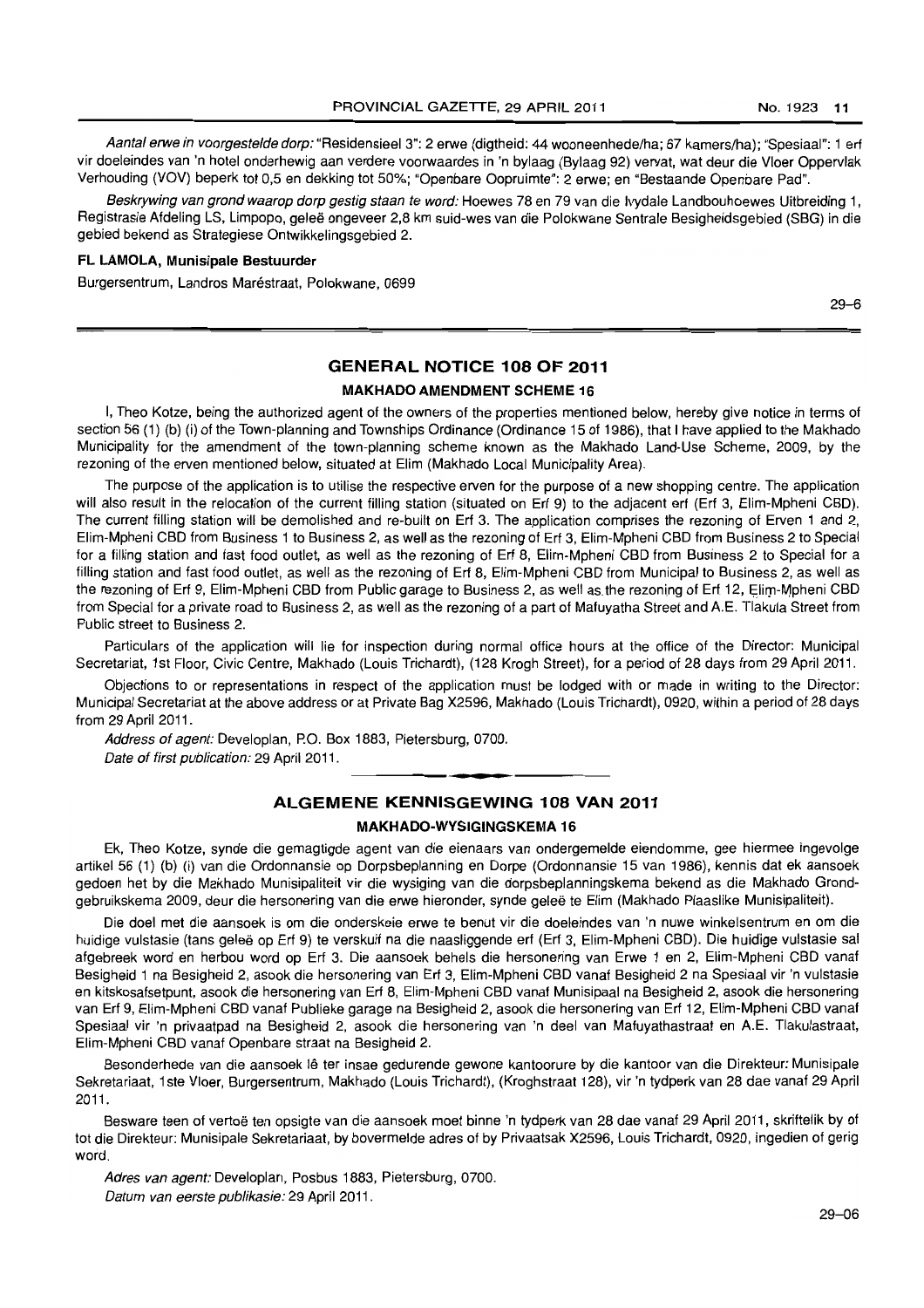## **GENERAL NOTICE 109 OF 2011**

NOTICE OF APPLICATION FOR AMENDMENT OF TOWN-PLANNING SCHEME **IN** TERMS OF SECTION 56 (1) (b) (i) OF THE TOWN-PLANNING AND TOWNSHIPS ORDINANCE, 1986 (ORDINANCE 15 OF 1986), AND FOR CONSENT TO AMEND THE GENERAL PLAN IN TERMS OF SECTION 37 (2) OF THE LAND SURVEY ACT, 1997 (ACT 8 OF 1997)

#### **GREATER TUBATSE AMENDMENT SCHEME 91/2006**

I, Geoffrey Charles Underwood, being the authorized agent of the owner of Erf 70, Burgersfort, and a portion of Coetzee Street, hereby give notice in terms of section 56 (1) (b) (i) of the Town-planning and Townships Ordinance, 1986. that I have applied to the Greater Tubatse Municipality for the amendment of the town-planning scheme known as the Greater Tubatse Land Use Management Scheme 2006, for the following:

- (a) Rezoning of Erf 70, Burgersfort from "Public Open Space" to "Business 1" for hotel purposes, and a portion of Coetzee Street from "Public Road" to "Business 1" for hotel purposes; and
- (b) closure of the ·park" on Erf 70. Burgersfort, and closure of a portion of Coetzee Street. and to obtain the consent of the Municipality to authorise the surveyor general to amend the general plan accordingly in terms of section 37 (2) of the Land Survey Act. 1997.

Particulars of the application will lie for inspection during normal office hours at the office of the Greater Tubatse Municipality, Director: Corporate Services, cnr. Kort and Eddie Sedibe Streets, Burgersfort, for a period of 28 days from 29 April 2011.

Ob

jections to, or representations in respect of the application must be lodged with. or made in writing to the Municipal Manager, at the above-mentioned address or at P.O. Box 206, Burgersfort, 1150, within a period of 28 days from 29 April 2011.

Address of agent: G.C. Underwood, P.O. Box 4866, Cape Town, 8000. Tel No. (021) 418-0510.

## **ALGEMENE KENNISGEWING 109 VAN 2011**

T **\_ I** 

KENNISGEWING VAN AANSOEK VIR DIE WYSIGING VAN DIE DORPSAANLEGSKEMA INGEVOLGE ARTIKEL 56 (1) (b) (i) VAN DIE DORPSBEPLANNING- EN DORPE ORDONNANSIE, 1986 (ORDONNANSIE 15 VAN 1986), EN VIR VERGUNNING OM DIE ALGEMENE PLAN TE WYSIG INGEVOLGE ARTIKEL 37 (2) VAN DIE GRONDOPMETINGSWET, 1997 (WET 8 VAN 1997)

#### **GRONDGEBRUIK-BESTUURSKEMA 91/2006**

Ek, Geoffrey Charles Underwood, die gemagtigde agent van die eienaar *van* Erf 70, Burgersfort, en 'n gedeelte van Coetzeestraat, gee hiermee kennis ingevolge artikel56 (1) (b) (i) *van* die Dorpsbeplanning- en Dorpe Ordonnansie, 1986, dat ek aansoek gedoen het by die Munisipaliteit van Groter Tubatse, vir die wysiging van die dorpsaanlegskema bekend as die Groter Tubatse Grondgebruik-Bestuurskema 2006, vir die volgende:

- a) Hersonering van Erf 70, Burgersfort van "Openbare Oop Ruimte" na "Besigheid 1" vir die doelendes van 'n hotel, en 'n gedeelte van Coetzeestraat van "Openbare Pad" na "Besigheid 1" vir die doeleindes *van* 'n hotel; en
- b) sluiting van die "park" op Erf 70, Burgersfort en 'n gedeelte van Coetzeestraat, en om die vergunning te verkry *van*  die Munisipaliteit om die Landmeter-Generaal te magtig om die algemene plan dienooreenkomstig te wysig ingevolge artikel 37 (2) van die Grondopmetingswet, 1997.

Volledige besonderhede van die aansoek lê ter insae gedurende normale kantoorure by die kantoor van die Munisipaliteit van Grater Tubatse, Direkteur: Korporatiewe Dienste, hoek *van* Kort- en Eddie Sedibestraat, Burgersfort, vir 'n periode van 28 dae vanaf 29 April 2011.

Besware teen. of vertoe ten opsigte *van* die aansoek moet by die Munisipale Bestuurder by die bogenoemde adres ingedien word, of skriftelik gerig word aan Posbus 206, Burgersfort, 1150, binne 'n periode van 28 dae vanaf 29 April 2011.

Adres van agent: GC Underwood, Posbus 4866, Kaapstad, 8000. Tel No. (021) 418-0510.

29-06

## **GENERAL NOTICE 110 OF 2011**

NOTICE IN TERMS OF THE REMOVAL OF RESTRICTIONS ACT, 1967 (ACT 84 OF 1967): ERF 1714 ELLISRAS EXTENSION 16.

It is hereby notified that an application has been made in terms of section 3 (1) of the Removal of Restrictions Act, 1967 (Act 84 of 1967), by Dries de Ridder being the authorized agent of the owner of Erf 1714 Ellisras Extension 16, for the removal of conditions 16, 17 and 18 in the title deed.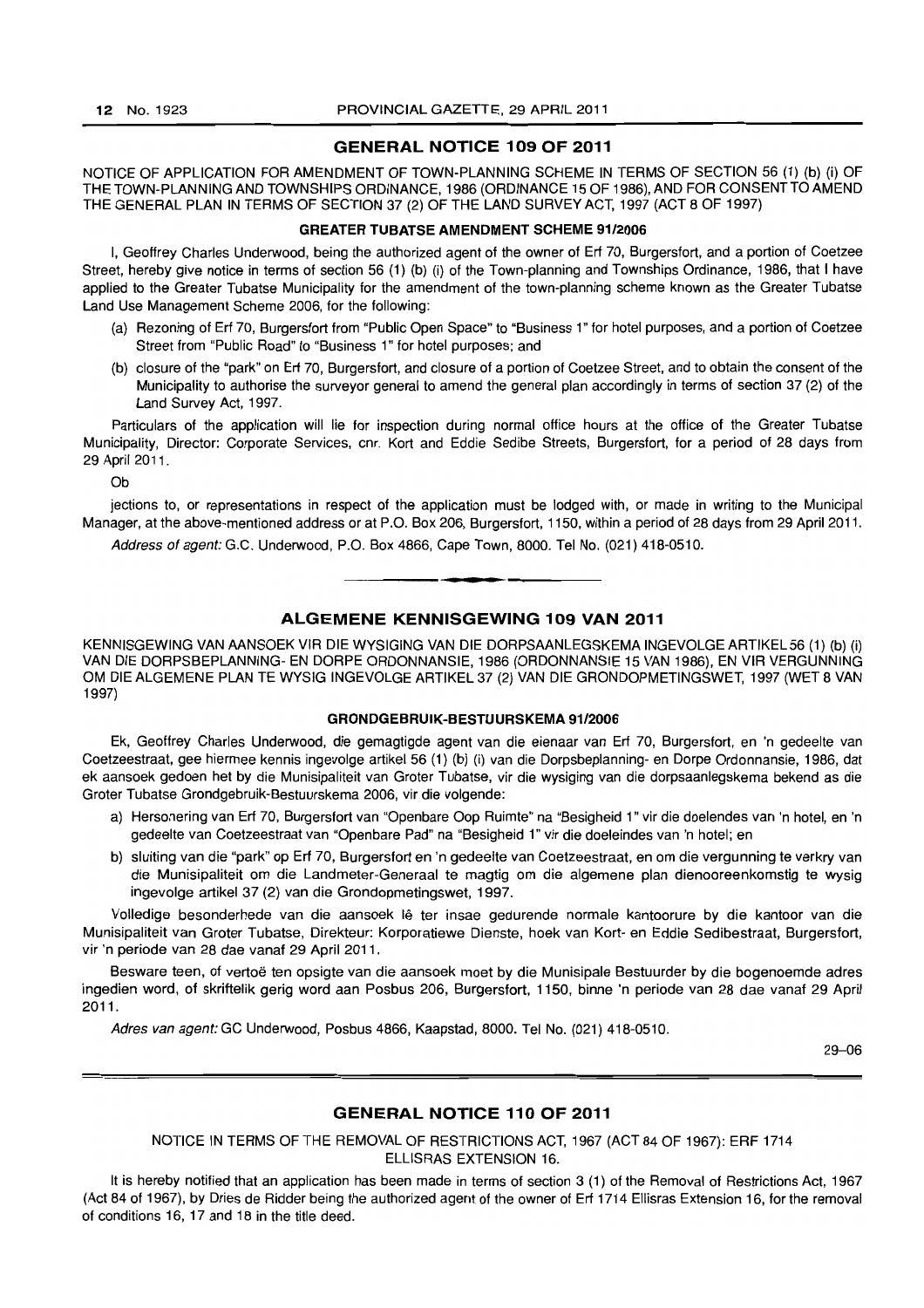Particulars of the application will lie for inspection during normal office hours at the office of the Director: Department of Local Government and Housing, 28 Market Street, Polokwane, Limpopo, and the office of Dries de Ridder Town and Regional Planner, 5 Herman Street, Ellisras.

Objections to or representations in respect of the application must be lodged with or made in writing to the Director: Department of Local Government and Housing, at the above address or at Private Bag X9485, Polokwane, 0700, within a period of 30 days from 29 April 2011.

Address of authorized agent: Dries de Ridder Town and Regional Planner, P.O. Box 5635, Onverwacht, 0057. Telephone Number 082 578 8501 or (014) 763-4184. . **-.** 

## ALGEMENE KENNISGEWING 110 VAN 2011

KENNISGEWING IN TERME DIE OPHEFFING VAN BEPERKKINGS, 1967 (WET 84 VAN 1967): ERF 1714 ELLISRAS UITBREIDING 16.

Hiermee word bekendgemaak dat ingevolge die bepalings van artikel 3 (1) van die Wet op Opheffing van Beperkings 1967, (Wet 84 van 1967), aansoek gedoen is deur Dries de Ridder synde die gemagtigde agent van die eienaar van Erf 1714 Ellisras Uitbreiding 16, vir die opheffing van voorwaardes 16, 17 en 18 in die titelakte.

Besonderhede van die aansoek lê ter insae gedurende gewone kantoorure by die kantoor van die Direkteur: Departement van Plaaslike Bestuur en Behuising, Markstraat 28, Polokwane, Limpopo, en by die kantoor van Dries de Ridder Stads en Streekbeplanner, Hermanstraat 5, Ellisras.

Besware teen of vertoë ten opsigte van die aansoek moet binne 30 dae vanaf 29 April 2011 skriftelik by of tot die Direkteur: Departement van Plaaslike Bestuur en Behuising by bovermelde adres en Privaatsak X9485, Polokwane, 0700, ingedien or gerig word.

Adres van gevolgmagtigde: Dries de Ridder Stads en Streekbeplanner, Posbus 5635, Onverwacht, 0057. Telefoon Nommer 0825788501 of (014) 763-4148.

22-29

## **LOCAL AUTHORITY NOTICES PI AASLIKE BESTUURSKENNISGEWINGS**

## LOCAL AUTHORITY NOTICE 155

#### GREATER TUBATSE MUNICIPALITY

#### TUBATSE AMENDMENT SCHEME 33

It is hereby notify in terms of the provision of section 57 (1) of the Town-planning and Townships Ordinance, 1986 (Ordinance 15 of 1986), that the Greater Tubatse Municipality has approved the amendment of the Tubatse Land Use Management Scheme, 2006, by the rezoning of Erf 187, Burgersfort Extension 5, from "Residential 1" to "Residential 3", subject to certain restrictive conditions.

Map 3 and the scheme clauses of the amendment scheme will be open for inspection during normal office hours at the office of the Chief Town Planner: 1 Kastania Steet, Burgersfort, and the Municipal Manager of the Greater Tubatse Municipality.

This amendment scheme is known as Tubatse Amendment Scheme 33, and shall come into operation on the date of publication of this notice.

#### M.F. MOKOKO (MS.), Act: Municipal Manager

Greater Tubatse Municipality, PO Box 206, Burgersfort, 1150 (Notice No. 33/2011)

Address of agent: Tukumana Development Consultants, PO Box 212, Tembisa, 1632. Fax: 086 545 2037.

#### PLAASLIKE BESTUURSKENNISGEWING 155

**• •** 

GROTER TUBATSE MUNISIPALITEIT

#### TUBATSE~WYSIGINGSKEMA 33

Hiermee word ingevolge die bepalings van artikel 57 (1) van die Ordonnansie op Dorpsbeplanning en Dorpe, 1986 (Ordonnansie 15 van 1986), bekendgemaak dat die Groter Tubatse Munisipaliteit die wysiging van die Tubatseaanlegbeplanningskema, 2006, goedgekeur het deur die hersonering van Ert 187, Burgersfort Uitbreiding 5, van "Residensieel 1" na "Residensieel 3", onderworpe aan sekere voowaardes.Kaart 3 en die skemaklousules van hierdie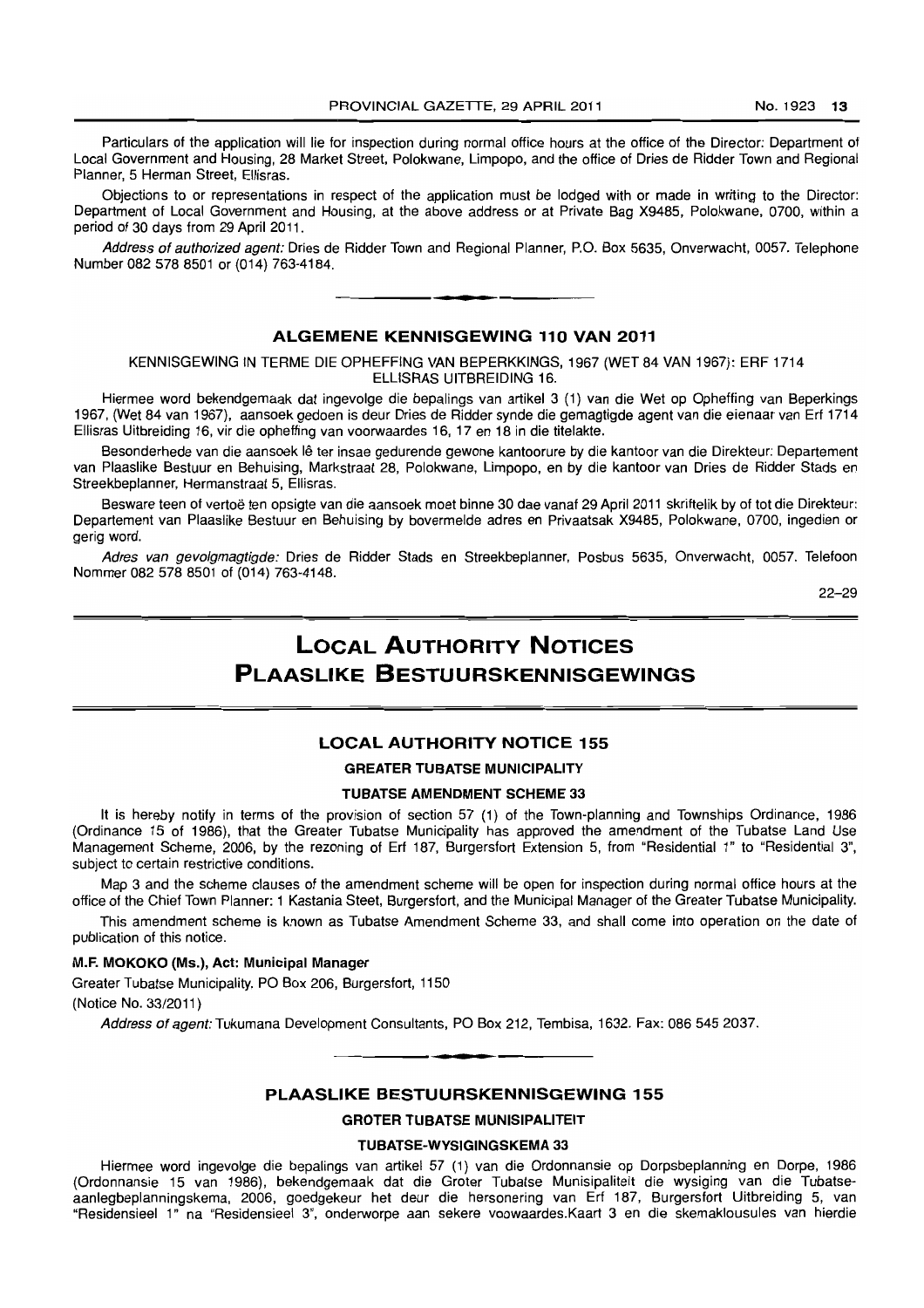wysigingskema word deur die Hoof Stadsbeplanner, Kastaniastraat, Burgersfort, en die Munisipale Bestuurder van die Groter Tubatse Munisipaliteit, Burgersfort, en Ie gedurende gewone kantoorure ter insae.

Hierdie wysiging staan bekend as Groter Tubatse-wysigingskema 33, en tree op datum van publikasie van hierdie kennisgewing in werking.

#### M.F. MOKOKO (Ms.) Wnd. Munisipale Bestuurder

Groter Tubatse Munisipaliteit, Posbus 206, Burgersfort, 1150

(Kennisgewing No. 33/2011)

Adres van agent: Tukumana Development Consultants, Posbus 212, Tembisa, 1632. Faks: 086 545 2037.

22-29

## LOCAL AUTHORITY NOTICE 159

## THULAMELA LOCAL MUNICIPALITY

#### NOTICE FOR REZONING/CHANGE OF LAND USE

It is hereby notified that an application has been made by the firm Fulwana Planning Consultants, on behalf of the registered owners for the amendment of the zoning and use of land on Erf 58, Thohoyandou A, from "Residential 1" to "Residential 2", for the purpose of erecting of 10 town-houses.

The application and the relevant documents are open for inspection at the office of the Senior Manager: Planning and Development, Thulamela Local Municipality, First Floor, Thohoyandou, for 28 days from the 29th of April 2011.

Objection to the application must be lodged with or made in writing to the Municipality Manager: Thulamela Municipality, P.O. Box 5066, Thohoyandou, 0700, for a period of 28 days from the 29th of April 2011.

Address of authorised agent: Fulwana Planning Consultants, P.O. Box 55980, Polokwane, 0700. Tel: (015) 297-6060. Fax: 086 663 5119/(015) 297-4040.

#### LOCAL AUTHORITY NOTICE 159

• **• I** 

## THULAMELA LOCAL MUNICIPALITY

#### NDIVHADZO YA U SHANDUKISWA HA KUSHUMISELE KWA MAVU

Vha khou divhadziwa uri huna khumbelo yo itiwaho nga vha Fulwana Planning Consultants, vho imela mune wa tshitentsi tshi divheyaho sa Erf 58 Thohoyandou A, u shandukisa kushumisele u bva kha "Residential 1" vhune ha vha vhudzulo ha muta muthihi u ya kha "Residential 2", u itela u fhata nndu dza u dzula dzi swikaho fumi dzharatani nthihi.

Vhane vha takalela u vhala nga ha khumbelo iyi na mariwalo a yelanaho nayo, vha nga a wana ofisini ya Minidzhere muhulwane wa ku dzudzanyele na mvelaphanda, kha luta Iwa u thoma kha tshifhato tsha masipala wa Thulamela Thohoyandou. Manwalo ayo a do wanala lwa tshifhinga tshi edanaho maduvha a fumbili malo (28) u bva dzi 29 dza nwedzi wa Lambamai 2011, line la vha duvha la u a ndadziwa ha iyi khumbalo.

Vhane vha vha na mbilaelo malugana na iyi khumbelo vha nwalele minidzhere wa masipala wa Thulamela kha giresi itevhelaho: P.O. Box 5066, Thohoyandou, 0950. Mbilaelo dzi do tanganedziwa Iwa maduvha a fumbili malo (28) u bva dzi 29 dza nwedzi wa Lambamai 2011 line la vha duvha la u thoma la u a ndadziwa ha iyi khumbelo.

Diresi ya dzhendedzi lire mulayoni malugana na iyi khumbelo: Fulwana Planning Consultants, P.O. Box 55980, Polokwane, 0700. Tel: (015) 297-6060. Fax: (015) 297-4040/086 663 5119.